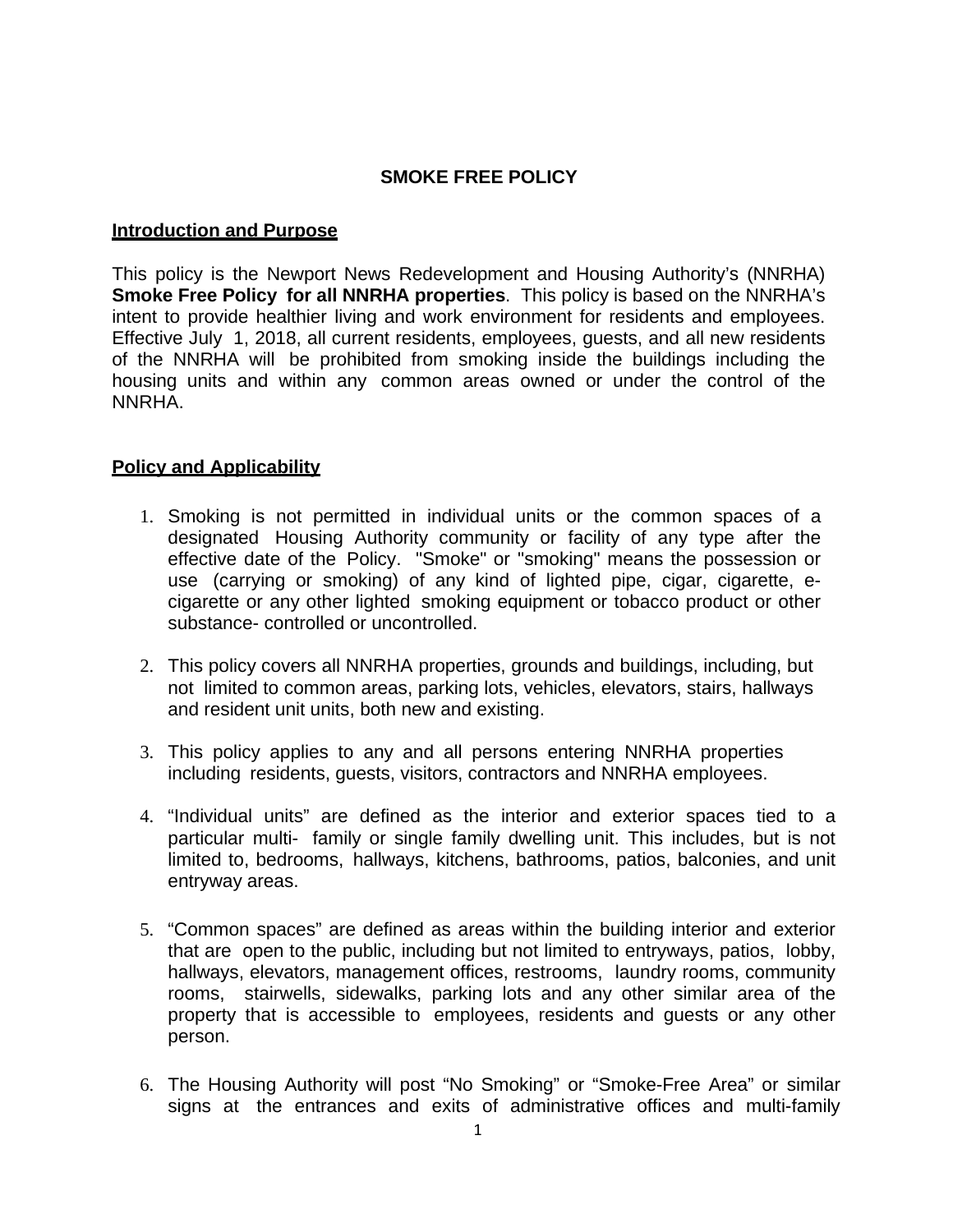buildings; in common areas and other practical places to facilitate enforcement and compliance with this policy.

- 7. All residents will be given a copy of the Smoke Free Policy. After review, the resident will be required to sign an acknowledgement of the policy. A copy of the acknowledgement will be placed in the resident file. Current residents will be required to sign an amendment to their lease incorporating the Smoke Free Policy.
- 8. The Smoke Free Policy bans the use of all tobacco products that involves the ignition and burning of tobacco leaves such as, but not limited to, cigarettes, cigars and pipes. This ban also includes waterpipes (hookahs) and ecigarettes and vaping.
- 9. Although NNRHA prohibits smoking as noted above, there is no warranty or guaranty of any kind that units, grounds, office areas or common areas will be totally smoke free. Enforcement of NNRHA's Smoke Free Policy is a joint responsibility that requires the cooperation of residents, employees and others in reporting incidents or suspected violations of smoking.

#### **RESIDENT RESPONSIBILITY**

- 1. It shall be the resident's responsibility to inform his/her household members, and guests of this Smoke Free Policy and for ensuring compliance with the policy.
- 2. The resident shall prohibit smoking by his/her household members or guests while on the premises that would violate this policy.
- 3. Failure to comply or upon repeated violations to this policy and the lease provisions shall be cause for lease enforcement action up to and including termination of resident lease agreement*.*
- 4. The policy prohibits all smoking within 25 feet of all buildings.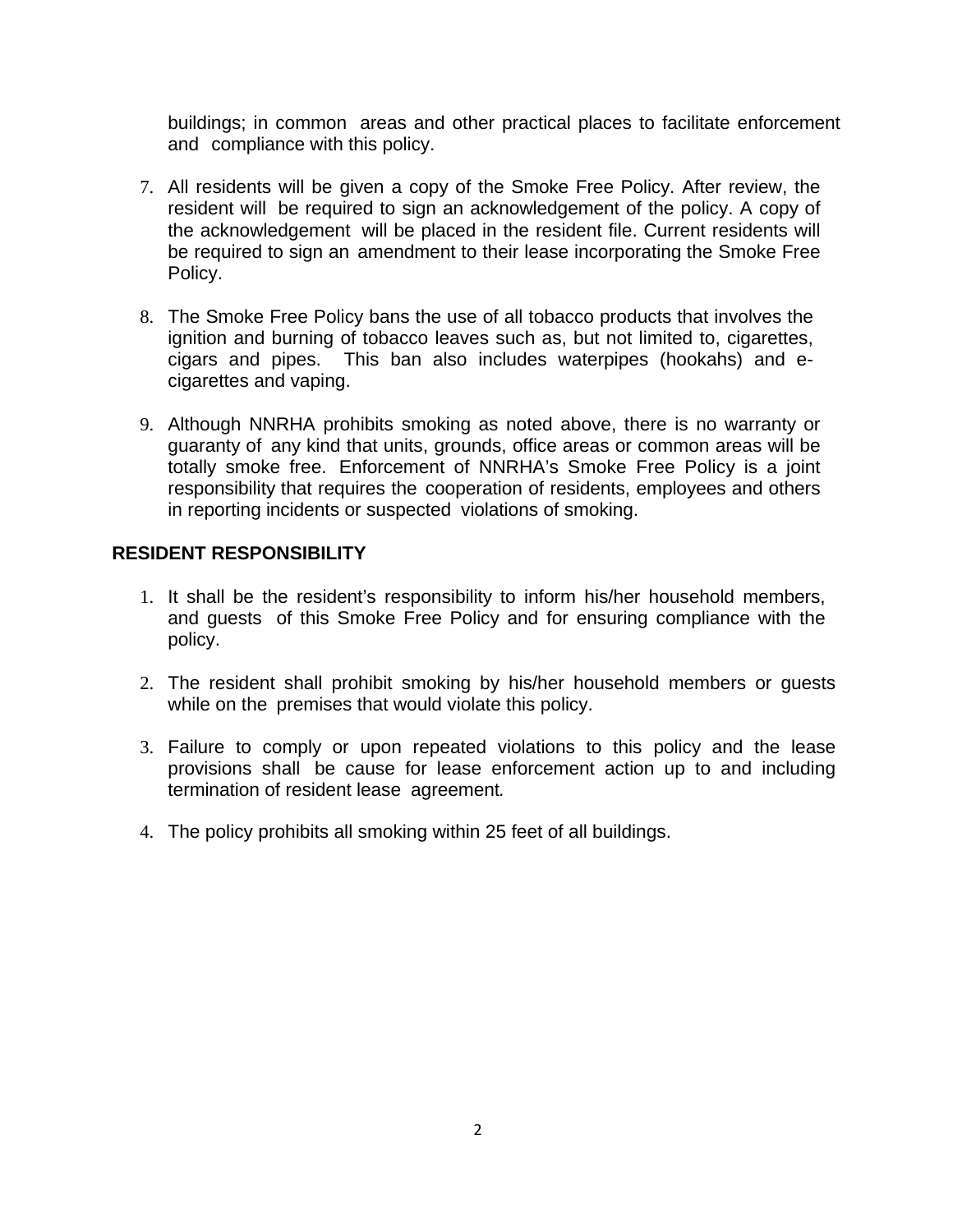# **EMPLOYEES RESPONSIBILITES**

1. It is the responsibility of every employee to be aware of NNRHA's Smoke Free Policy and assist NNRHA in the enforcement of the policy.

## **SMOKING CESSATION NATIONAL AND SUPPORT SERVICES**

The NNRHA, in implementing the smoke free policies, will strongly support the provision of smoking cessation programs for residents, adapting our efforts as needed to local conditions. NNRHA will work with local service providers to provide information on local smoking cessation resources and programs.

Below is a list of Smoke Cessation agencies NNRHA has either partnered with or utilized pamphlets, fliers, or brochures as a community resource to assist residents for NNRHA's Smoke Free Policy:

- 1. Virginia Department of Health Peninsula District Website – www.vdh.virginia.gov Telephone – (757) 727-1172
- 2. American Heart Association Hampton Roads Region Website – www.heart.org Telephone – (757) 628-2610
- 3. American Lung Association Norfolk District Website – www.lung.org Telephone – (757) 546-8613
- 4. U.S. Department of Health and Human Services Website – www.hhs.gov Telephone – (877) 696-6775
- 5. National Center for Chronic Disease Prevention and Health Promotion Website – www.cdc.gov Telephone – (800) 232-4636